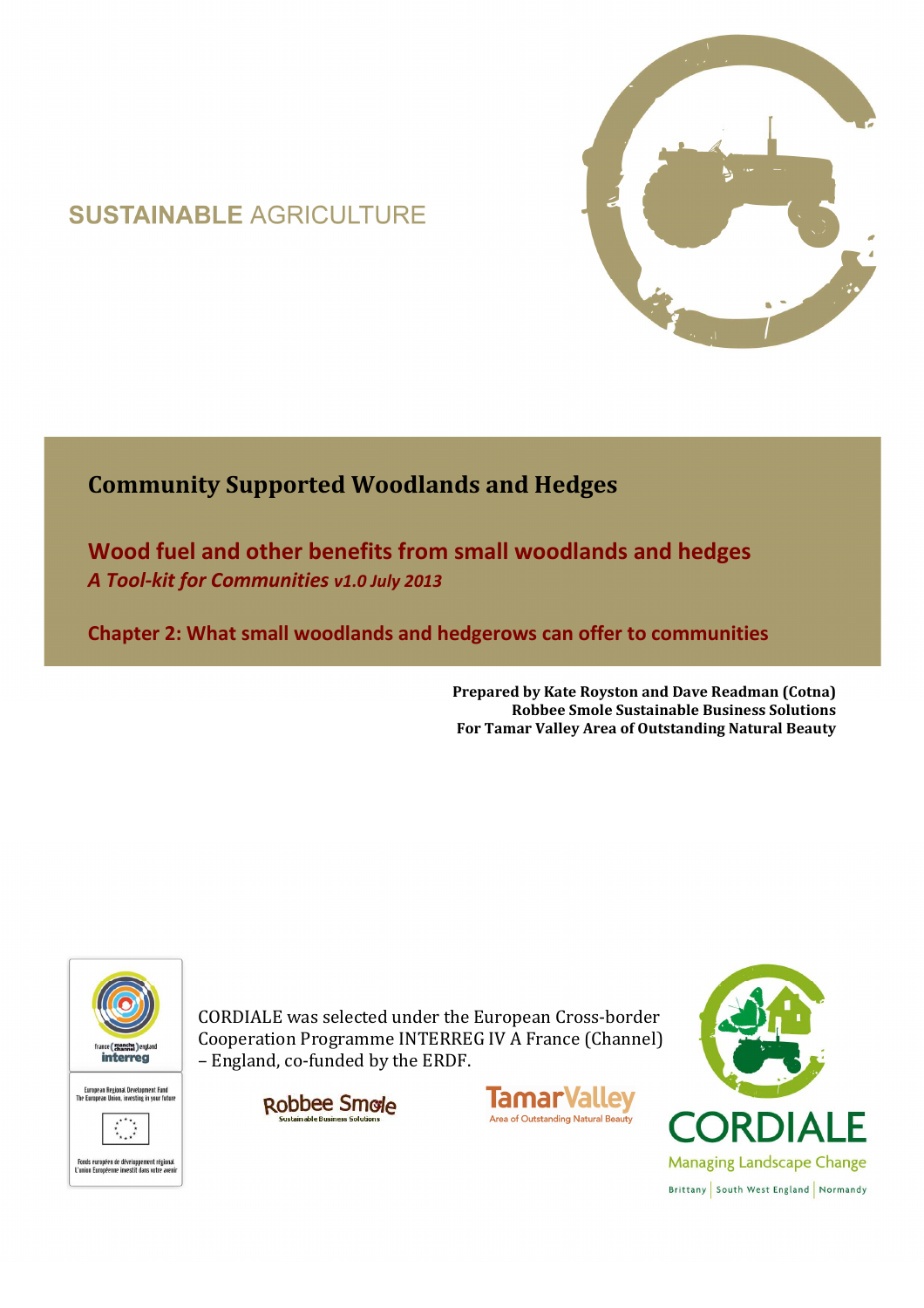## **Chapter 2 What small woodlands and hedgerows can offer to communities [and vice versa]**

#### *2.1 Biodiversity and heritage*

Hedges can tell us much about the historic development of our surroundings, including changes in agricultural and horticultural methods and definitions of ownership. Irregularly-shaped fields next to woodlands may indicate old assart boundaries i.e. where trees have been cleared for agricultural land. Small woodlands also contain archaeological evidence for human activity, such as charcoal burning and mining, where the abandoned site has been left for nature to reclaim.

Until the 1950s most hedges were laid or coppiced around every 15 years, with the wood being used as fuel for cooking and heating. The wood was also used for rural practices, such as tool making, wattle for building, and pea sticks for crop growing. Small woodlands on farms were a local source of firewood and were also used for recreation, for example for shooting and hunting. In terms of management, horses were the common form of power with the ability to negotiate slopes and awkward spaces.

The post-war availability of machinery brought in tractor-mounted reciprocating hedge trimmers and flails, which encouraged annual hedge trimming and 'tidy' hedgerows. Coal and electricity were cheap so there was less demand for firewood; and climate change had not been thought about, so burning fossil fuels was not an issue. As a result, there was a gradual decline in the biodiversity of hedges and woodlands as their management was neglected or abandoned.

This situation started to change in the 1990s, when farm environment grants made it worthwhile to manage hedges in the traditional way. This came in time to prevent hedge-laying skills from disappearing completely, ensuring that the benefits of this process – continued growth, a stock-proof barrier, and guaranteed wood harvest – persisted. Conversely, small woodlands have had less support than hedges and as a result have deteriorated or been grubbed out altogether. Biodiversity has suffered as dominant tree species have suppressed other species through lack of management. Coppiced trees become leggy, overgrown and often collapsed, while the regrowth of seedling trees are suppressed and deformed by deep shade.

Rising electricity and gas costs and concerns about climate change have made the potential for using woodfuel from hedges and woodlands more attractive. Recognition of the biodiversity qualities of hedges and woodlands, and the importance of positive landscape character and our heritage to our quality of life have also raised the profile of sustainable management of these landscape features.

*Thanks to the Dartmoor Circle Community Toolkit for information within this section* 

### *2.2 Wood fuel and other wood products*

Whilst wood fuel is a popular product for community groups there may also be other options which can be considered and are discussed in this section.

#### **2.2.1 Wood fuel**

Over the last few years, because of rising fuel prices and climate concerns, the installation of wood-burners has risen – but reliable supplies of good quality, dry firewood are difficult to find, and firewood prices are rising. Although many wood-burners and stoves are very efficient, a lot of wood is needed to heat homes, water and for cooking.

The **wood fuel production cycle** generally begins after leaf fall in November with tree, shrub and hedge-cutting work. This stage should finish at the end of February, when the sap rises and birds start nesting. A management plan should detail the felling / coppicing work to be undertaken and identify priorities (see Chapter 4). If there is a hedge is to be laid at the same time, a suitably experienced person will be needed to select suitable stems and lay them. You may have a suitable person in your group, or look at www.devonruralskillstrust.co.uk for







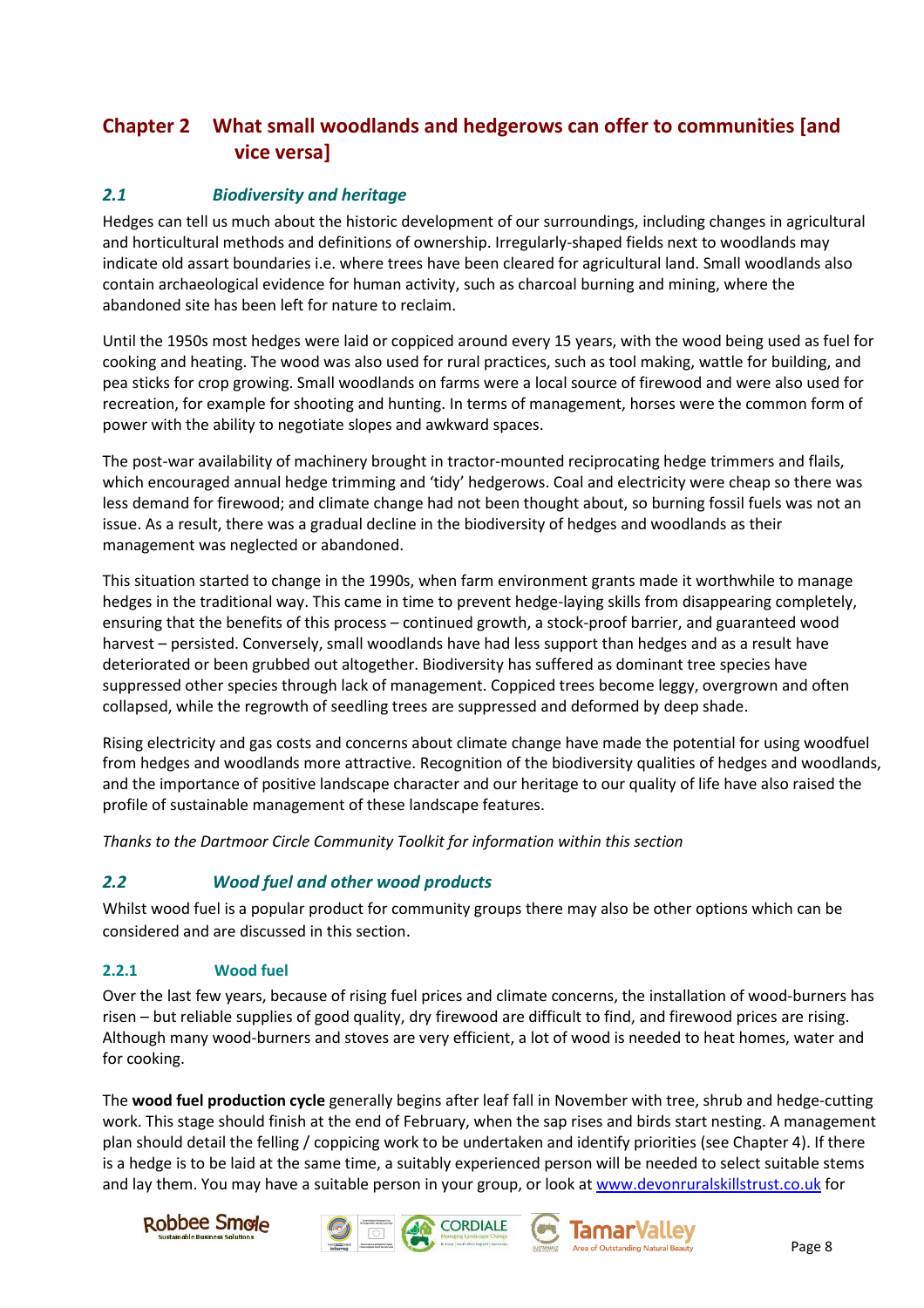training information.

All wood has the same calorific value, although green wood from different species can have a different water content, making it heavier to transport for the value of potential heat. For example, freshly felled poplar has 60% water content, while ash has 35%. Wood cut in the autumn has less water content than wood cut in the spring, and is said to have the least when cut during the waning moon. Depending on the ease of access to the hedge/wood, the firewood may be shared out after each session, or stacked on site to be moved and shared later. This is not an exact process – for example, if members know the size of their wood-burner, they can select wood that fits their stove, but the whole process relies on a spirit of goodwill within the group, and will also depend upon the membership agreement (see Chapter 3).

Wood should be properly seasoned (dried) before it is burnt. If you burn green wood, a lot of the heat produced has to be used in drying out the wood rather than heating the room, it produces more smoke, and may leave tar deposits in the chimney, ultimately damaging it. Wood should ideally be sawn and split green, before storing. It is a good idea to build or use a large, well ventilated log store – if wood is cut in the winter and stored properly for use the next winter, it will produce very little tar and burn efficiently.

Hazel from hedges can make a good fuel wood as it does not have as many other uses as hazel from managed and coppiced woodland. You can use the winter tree identification guide in this toolkit to help identify the species in your hedgerow – or ask the landowner. 'Woodlands: A practical handbook' includes a table which provides the properties of different species of wood as a fuel.

*Thanks to the Dartmoor Circle Community Toolkit for information within this section* 

#### **2.2.2 Wood Products**

In the past, and increasingly today, in managed woodlands there is a huge range of products which can be produced from woods and hedges. Products available will be dependent upon the type and quality of the wood.

A management plan for the wood / hedge is important here. It should identify where there is useful timber in the woodland or the hedge that can have uses other than firewood.

In neglected hedges and woods the timber value is generally low due to years of shading, and this produces distorted and misshapen stems. However, there may be remnants of earlier productive management in woodland where some larger trees were allowed and encouraged to grow straight and healthy through pruning. A thick, straight four metre length of tree can have a good value, provided it has not been damaged or is rotted internally. If you suspect there may be some valuable timber that is permitted and desirable to fell as part of the management plan it may be useful to seek professional advice and/or consult with the landowner. Such wood could be used for planking, furniture making, and construction.

Other woodland products include wood for turning, polewood for rustic garden constructions, stick furniture, bean poles and pea sticks. Hurdle making may be an option if there is a supply of good quality hazel. Basket and other woven constructions can be produced if suitable well-grown willow is on the site.



*Source*: Rivenwood Coppice







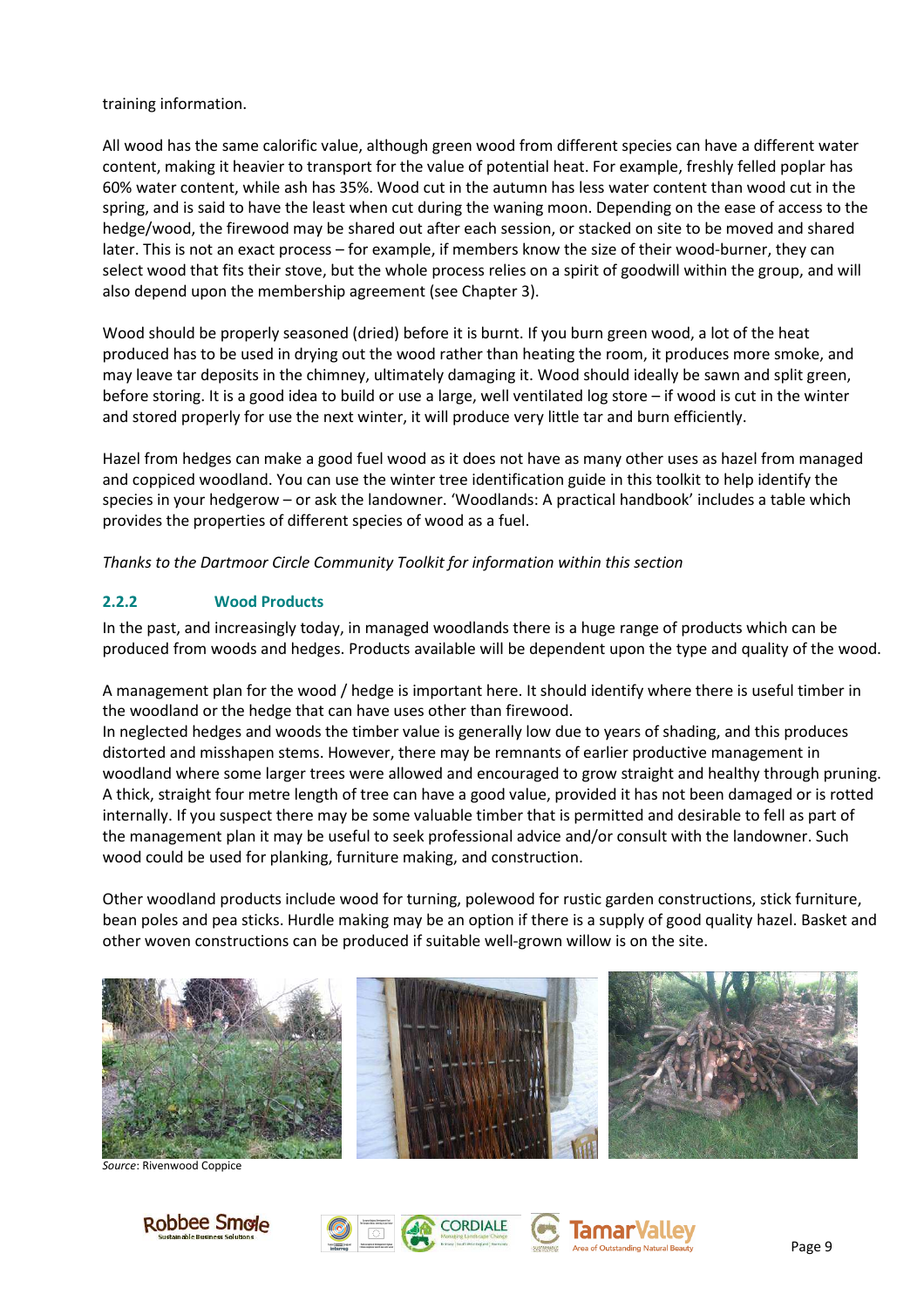Charcoal making could be an option if the woodland / hedge site has difficult access. The table below provides some pros and cons. 'Woodlands: A practical handbook' includes a section on charcoal.

| Charcoal: Pros                                                                          | Charcoal: Cons                                                                                                                                       |
|-----------------------------------------------------------------------------------------|------------------------------------------------------------------------------------------------------------------------------------------------------|
| Lighter than wood $(10 - 15%)$ so can be<br>carried out easily after being made on site | Investment cost in suitable kiln or retort                                                                                                           |
| Good quality charcoal is a saleable product                                             | Needs skillful production to avoid losing the<br>whole batch being made! May take days<br>(and nights) of carefully watching the fire                |
| Can be used for stoves, fires, barbeques,<br>compost and drawing                        | Has to be stored dry, bagged and dispatched<br>to outlets. Has a relatively short shelf life<br>before reabsorbing moisture unless kept<br>very dry. |

'Woodlands: A practical handbook', other references and internet sources such as from the Silvanus Trust<sup>1</sup> can give you many more ideas that could be considered by the group before everything is turned into firewood logs.

#### *2.3 Amenity value*

The outdoors is a nurturing as well as a sometimes challenging place to be. Woodlands, trees and hedges are thought to be beneficial to health by helping to lower blood pressure, and practical work with trees can provide good cardiovascular exercise and create social interactions through group working and developing new skills.

Woodlands and hedges, as part of the managed, semi-natural landscape, are valuable resources for people to enjoy through walking, nature study, play, picnicking etc. Visitors to a woodland or hedgerow can be encouraged to participate in the practical work, and invited to meet the group and the landowner from time to time. Remember to publicise such events.

Access arrangements to woodlands are important to maintain and should form part of a woodland management plan, including path and gate maintenance.

#### *2.4 Forest Schools and outdoor learning*

The idea of 'Forest Schools' originated in Europe in the early 20th century as a way of teaching about the natural world(The Forest Education Initiative (FEI))<sup>2</sup>.

Participants travel by foot (if possible) to a local outdoor environment, preferably woodland, to learn 'in the outdoors' on a regular and sustained basis. It is a long-term, participant-led educational process that promotes, observes and explicitly supports the social, emotional and physical development of children, young people and adults (FEI)



<sup>&</sup>lt;sup>2</sup> http://www.foresteducation.org/woodland\_learning/forest\_schools/background\_to\_fei\_schools/



 $\overline{a}$ 







<sup>&</sup>lt;sup>1</sup> http://www.silvanustrust.org.uk/index.php?page=resources-and-publications